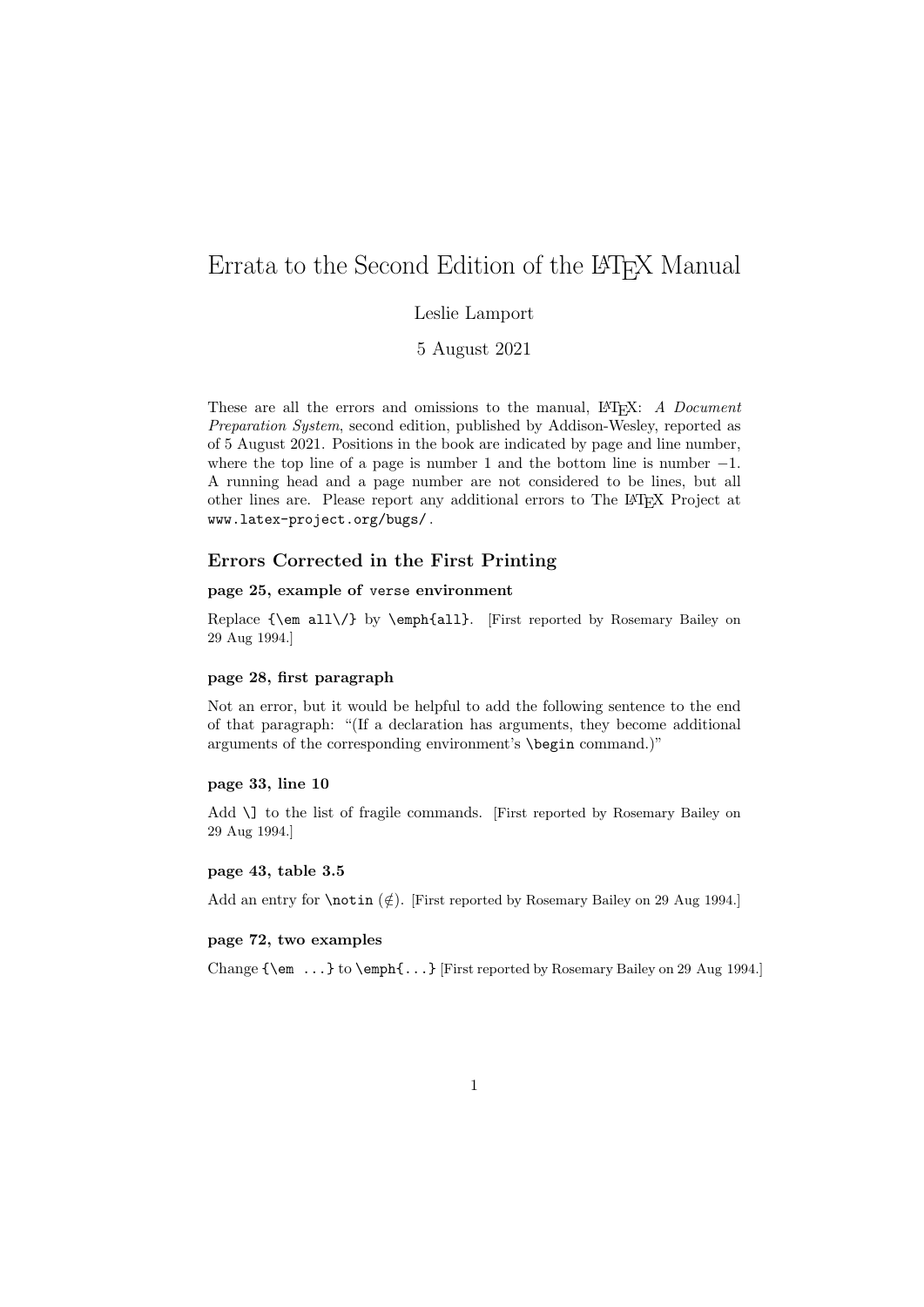### page 101

This is not an error, but some readers will find it helpful if, in the descriptions of \setlength and \addtolength, \gnat were replaced by \parskip. [First reported by Ellen Gilkerson on 9 Aug 1994.]

### page 108, lines 7 and 10

This is not an error, but it might be easier to understand the example if \len were replaced by something like \saved. [First reported by Rosemary Bailey on 29 Aug 1994.]

#### page 139, lines  $-8$  and  $-9$

The funny break between these two lines should be eliminated. [First reported by Malcolm Clark on 9 Aug 1994.]

### page 177, line −12

The twocolumn option cannot be used with the letters class.

## page 197, lines 7 and 9

The figure\* environment is ended by \end{figure\*}, and the table\* environment is ended by \end{table\*}. [First reported by Malcolm Clark on 9 Aug 1994.]

#### page 228

Add a note that, before running a LaTeX2.09 file in compatibility mode in LaTeX2e, you should delete the old versions of the auxiliary files.

### Errors Corrected in the Second Printing

### page xv, line 10

"Chris Rowley" should come after "Sebastian Rahtz". [First reported by Martin Schröder on 24 April 1995.]

#### page 29, line −10

Change "error indicator line" to "error locator line". [First reported by Xavier Perramon on 2 Jan 1995.]

#### page 37, lines 26–28

Change the two sentences "None of these . . . formula." to: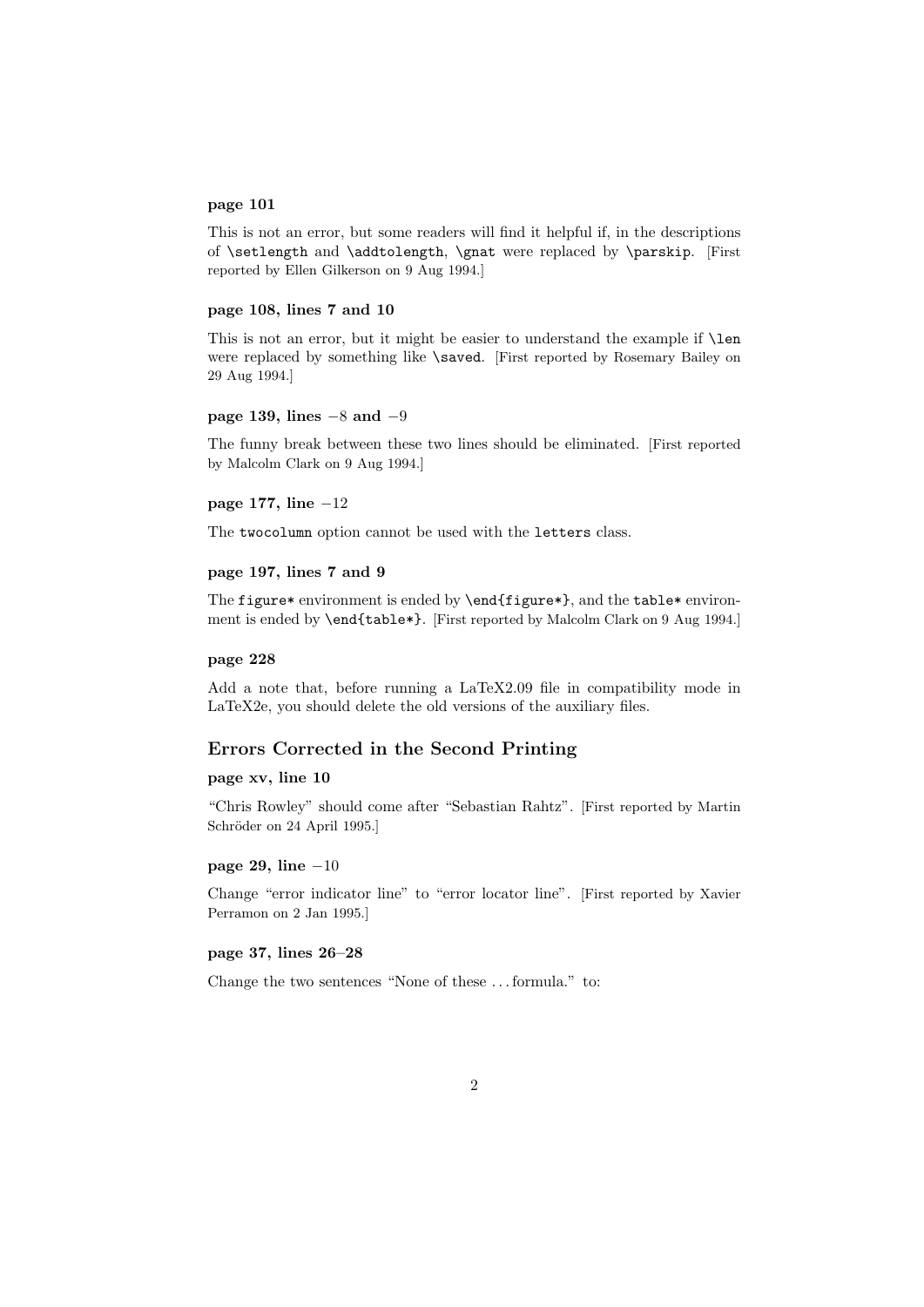These text-producing commands can be used in math mode to put ordinary text in a formula. (When the command is used in math mode, its argument is processed in LR mode.) The declarations cannot be used in math mode. Section 3.3.8 explains how to change the type style of a formula's math-mode symbols.

[First reported by Mike Piff on 7 Mar 1995.]

# page 39, line 6

Replace "any mode" with "paragraph and LR mode". Also, after line 8, add:

The commands  $\dag$ ,  $\Diamond$ ,  $\Diamond$ ,  $\Diamond$ ,  $\Diamond$ ,  $\Diamond$ ,  $\Diamond$  can also be used in math mode.

### page 53, line 24

Change "are needed in the" to "are used in the" [First reported by Mike Piff on 21 Oct 1994.]

#### page 80, line 1

The section heading should not be outdented. [First reported by Martin Schröder on 23 Jan 1995.]

### page 83, line −8

Change "\resettime" to "\settime".

#### page 84, after line 11

Add the following sentence: "The \onlyslides and \onlynotes commands may not work right if a slide, overlay, or note environment appears in the argument of any command." [First reported by Eike Ritter on May 1996.]

### page 153, line 1

Add "or subentry" after "entry". [First reported by Martin Schröder on 22 Feb 1995.]

#### page 171

Add the following before line −4:

\columnwidth Normal width of a column; equals \textwidth except for multiplecolumn styles. Its value should not be changed with the length-setting commands.

Also, in line −4, change \textwidth to \columnwidth. [First reported by Rosemary Bailey on 9 Sep 1994.]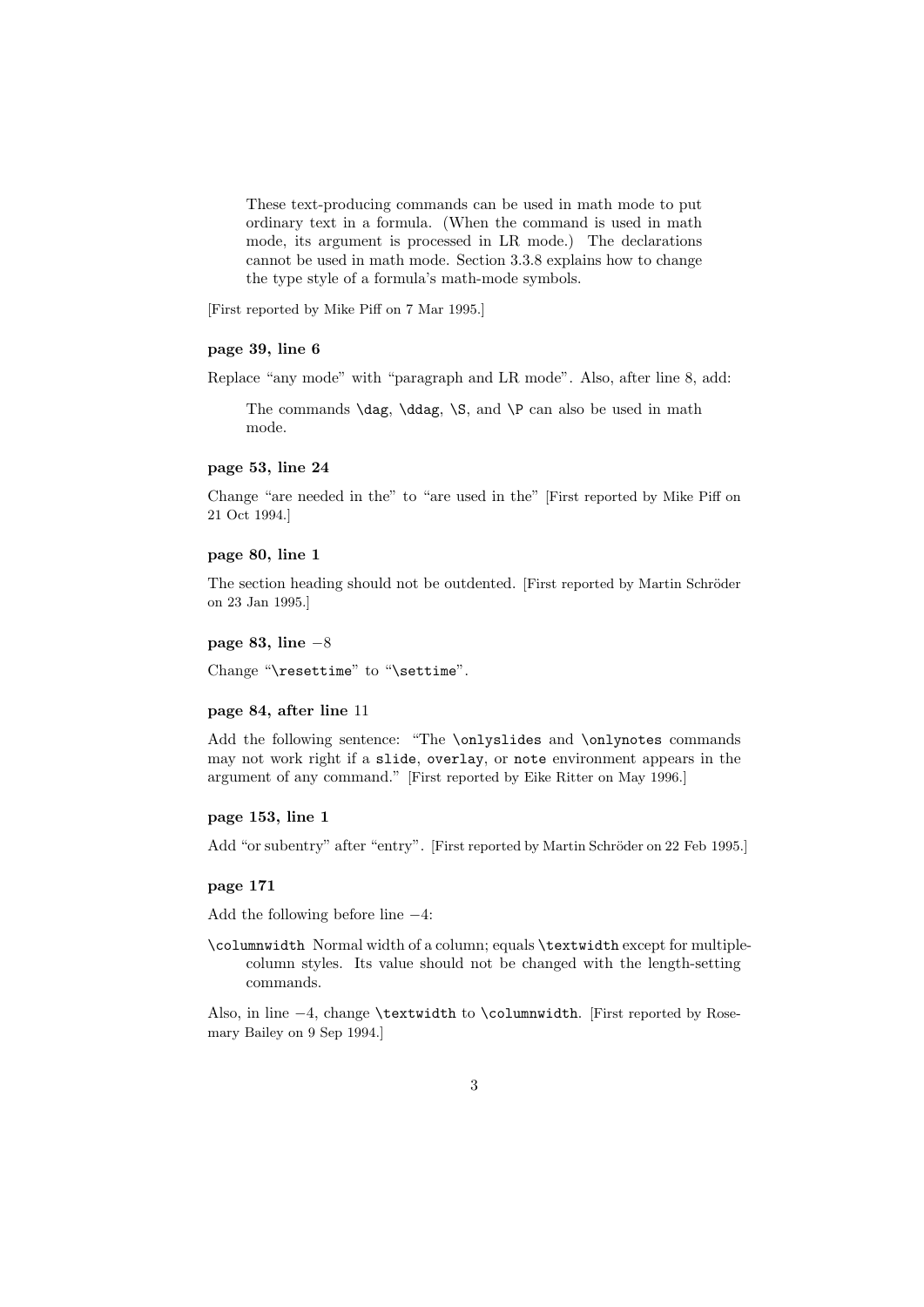#### page 180, lines 15–19

Replace these five lines (which begin "These commands are overridden") with:

To override a heading on a right-hand page (any page for one-sided printing), put a \markright after the sectioning command and in its mandatory argument, and add an optional argument without the markright, as in

\chapter[Gnu Scents]{Gnu Scents\markright{right\_head}} \markright{right\_head}

To change the heading on a left-hand page, put a \markboth command immediately after the sectioning command.

[First reported by Jerome Breitenbach on 14 Dec 1995.]

#### page 182

The dimensions \pageheight and \pagewidth should be \paperheight and \paperwidth, respectively. (The index entries on page 260 should also be changed.) [First reported by Alan Jeffrey, on behalf of a user on 12 Sep 1995.]

# page 192, line 19

Change " $cmd$ " to " $def$ ". [First reported by Martin Schröder on 9 Mar 1995.]

#### page 195, line 14

Change "numbered 'within' it" to "numbered directly 'within' it". [First reported by Martin Schröder on 5 Dec 1994.]

#### page 197, line 14

After "\textwidth" add "or \columnwidth" [First reported by Volker Kuhlmann on 22 Jan 1995.]

### page 226

After line 7, add

These declarations may not be used in math mode.

Replace lines 16-19 (beginning "None of these commands") with

When these commands are used in math mode, the text argument is processed in LR mode.

These commands and declarations are robust. Words typeset in typewriter style are not hyphenated except where permitted by  $\setminus$ commands.

[First reported by Marc Lavine on 22 Aug 1995.]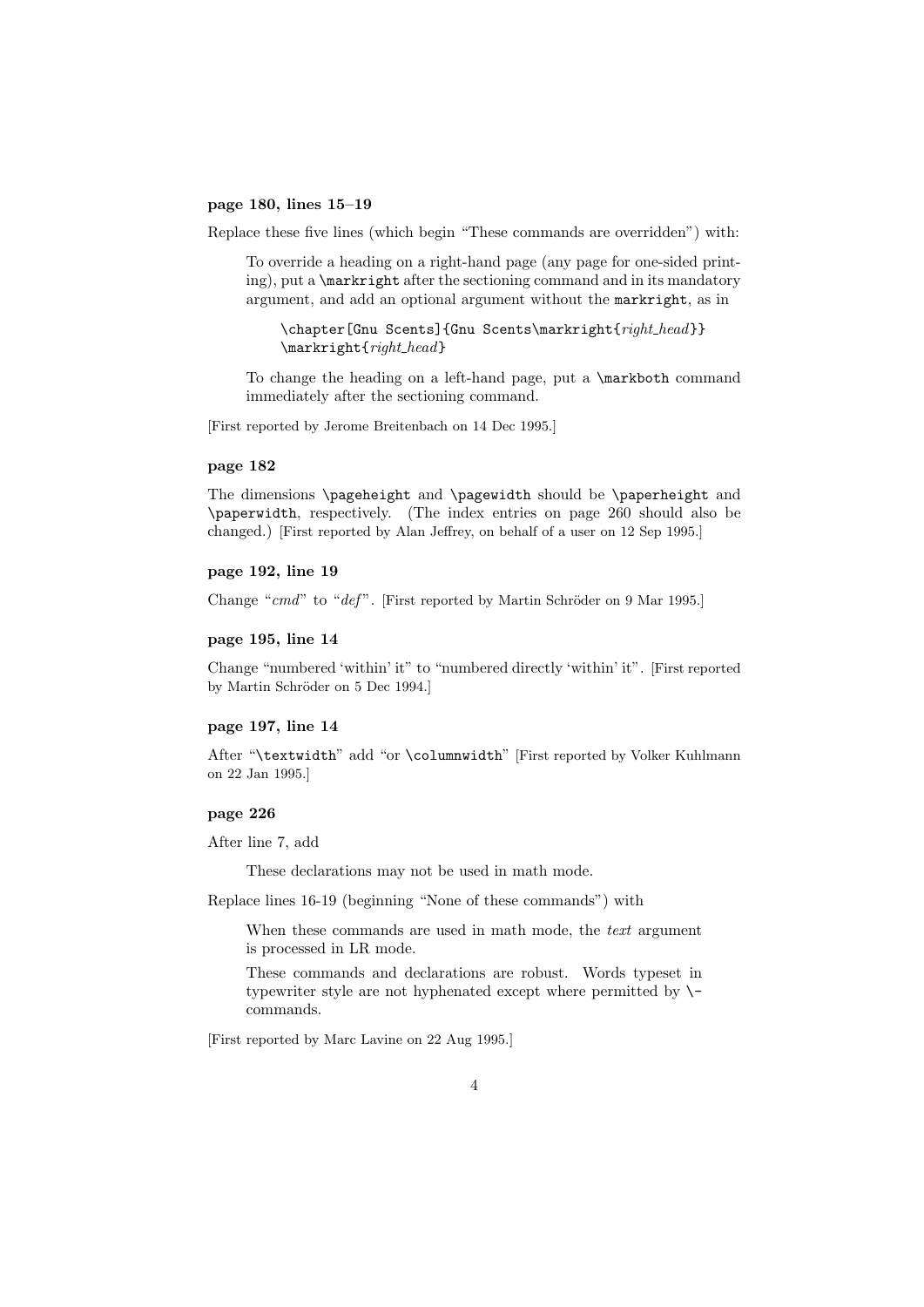### page 228

To the section "Type Styles and Sizes", add the following sentence: A few mathematical symbols now require the latexsym package—see Tables 3.4–3.7.

### Errors Corrected in the Sixteenth Printing

### page 42, line 14

Change "through a symbol" by "through a relation symbol". [First reported by Frank Mittelbach on 15 Nov 1996.]

#### page 42, Table 3.4

\land should be listed as a synonym for \wedge, and \lor should be listed as a synonym for \vee. [First reported by Chris Rowley on 28 Oct 1998.]

### page 43, Table 3.7

\lnot should be listed as a synonym for \neg. [First reported by Chris Rowley on 15 Oct 1998.]

### page 137

This is not an error, but it would be better to change lines 23 and 24 to:

LATEX is trying to read a file that apparently doesn't exist. If the missing file has the extension tex, then LAT<sub>E</sub>X is trying to **\input** or \include it; if it

#### page 171, line 19

Change the description of \indent to:

\indent Produces a horizontal space whose width equals the width of the paragraph indentation. It can be used to add a paragraph indentation where one would otherwise be suppressed. (If it doesn't work, try typing \indent\indent.) Robust.

[First reported by Chris Rowley on 15 Oct 1998.]

#### page 179, line 19

Change to:

page style for the article and report document classes.

[First reported by Stephen J. Alter on 17 Sep 1997.]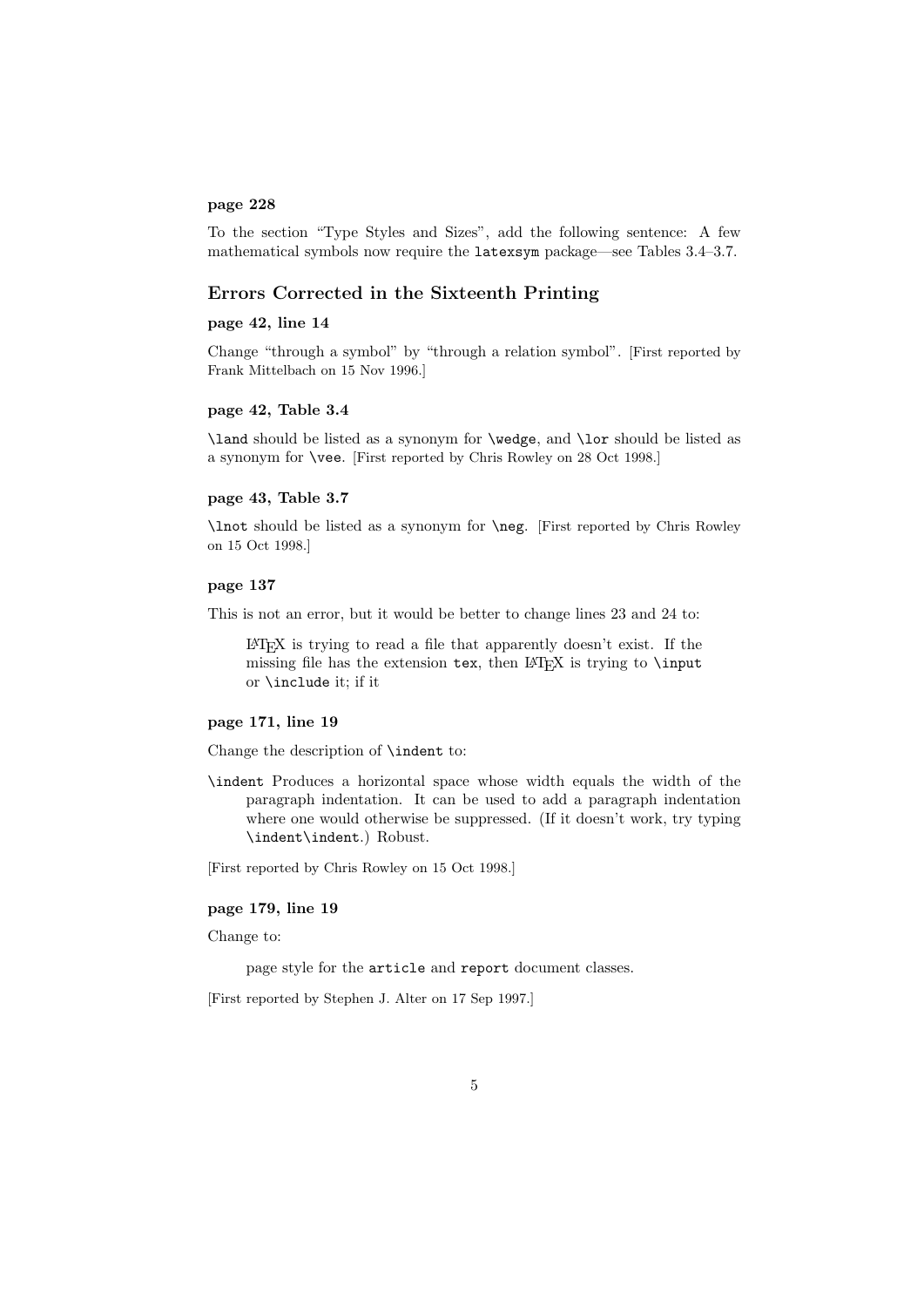#### page 195, line 28

Replace " $num_1$  and  $num_1$  are numbers" with " $num_1$  and  $num_2$  are numbers". [First reported by Magnus Lewis-Smith on 14 Jan 1999.]

### page 196, line −5

Change \newboolean{ $name$ } to \newboolean{ $nam$ }. [First reported by Christopher von Bülow on 28 Aug 2000.]

### page 198, line 14

Change "it will not be printed" to "it will usually not be printed".

#### page 218, line −14

Change "tabular" to "tabbing". [First reported by Carlos Pita on 27 Aug 2001.]

### foldout, column 3, line 3

Replace *style* with *class*. [First reported by Christopher von Bülow on 28 Aug 2000.]

### Errors Corrected in the Seventeenth Printing

#### page 51, line 8

Change "The  $\setminus$ , command" to "The  $\setminus$ , and  $\setminus \sqcup$  commands". [First reported by Phillip J Shelton on 2 Jul 1999.]

### page 61, second example (middle of page)

Remove the \mbox{} following the tabbing environment. [First reported by Marcin Wolinski on 17 Sep 2003.]

#### page 210, line 20

Add a space after "bibliography". [First reported by Marcin Wolinski on 17 Sep 2003.]

### Error Corrected in the Twenty-First Printing

page 198, line −11

The sentence beginning "The last three rules" is hard to read. Better would be:

The last three rules are suspended when a \clearpage, \cleardoublepage, or \end{document} command occurs, at which point all unprocessed figures and tables are allowed a p option and printed.

[First reported by Paul Stanford on 9 Oct 2004.]